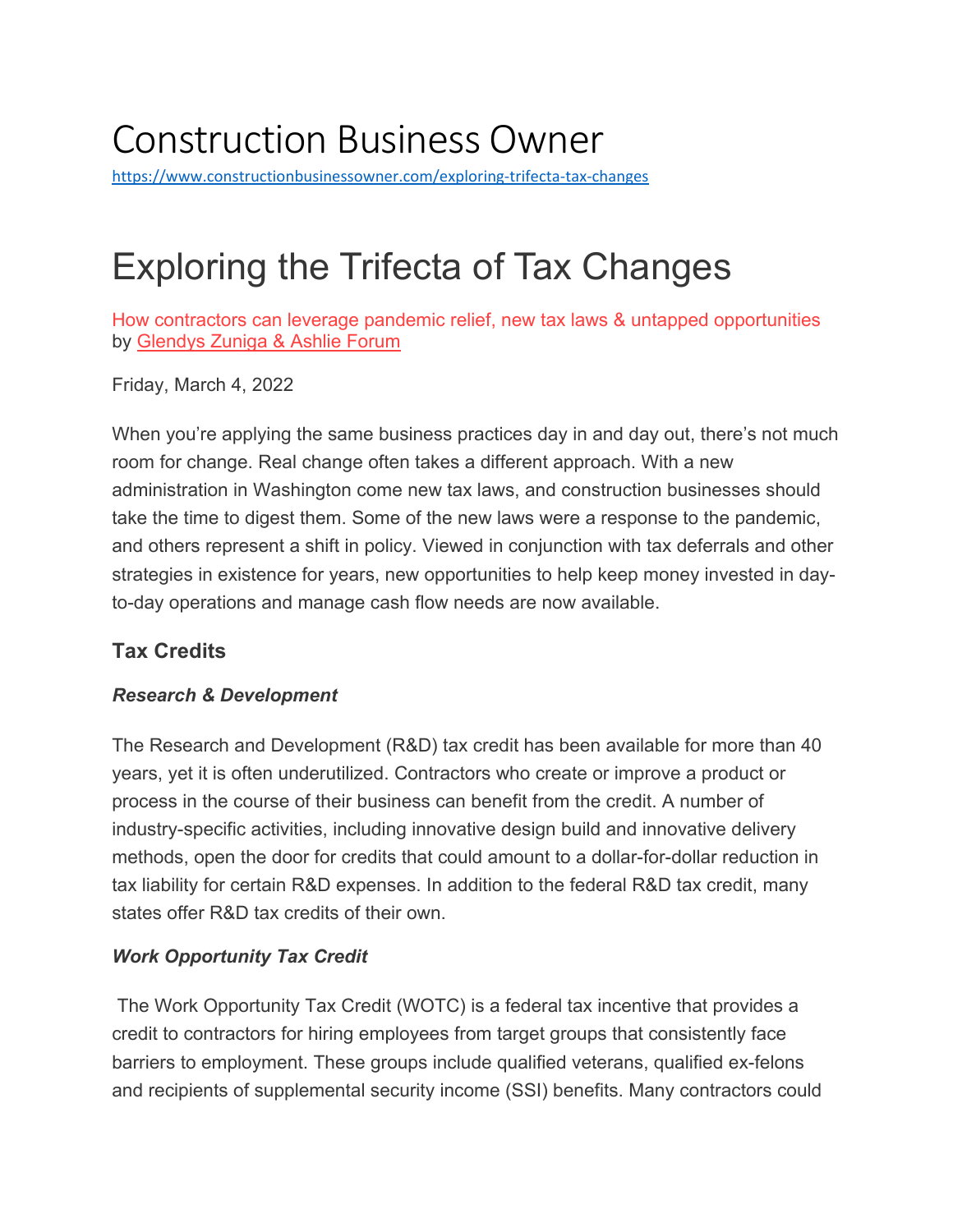benefit from this tax credit and should establish systems within their hiring departments that lead to new opportunities to hire overlooked talent.

#### *Employee Retention Tax Credit*

The Employee Retention Tax Credit (ERTC), established by the Coronavirus Aid, Relief and Economic Security (CARES) Act, is aimed to encourage employers to retain their workforce through the economic challenges caused by the COVID-19 pandemic. The ERTC is available for part of 2020 and 2021.

For 2021, the ERTC was significantly modified to allow businesses and contractors that received a first and second round of Paycheck Protection Program (PPP) loans to be eligible for the ERTC, so long as the same wages were not used for the ERTC and PPP.

Contractors can qualify for the ERTC in one of two ways: via the governmental order rule, where business operations were fully or partially suspended by a governmental mandate, or via a significant reduction in gross receipts. Below is a summary of certain rules under the ERTC for 2020 and 2021:

#### *Gross Receipts*

For 2020, the ERTC gross receipts test is met if gross receipts were down by 50% in a 2020 quarter from a comparable 2019 quarter.

For 2021, the ERTC gross receipts test is met if gross receipts were down by 20% in a 2021 quarter from a comparable 2019 quarter.

#### *Maximum Credit Available*

For 2020, the ERTC is a 50% tax credit on qualified wages, up to \$10,000 per employee. Therefore, the maximum credit per eligible employee is \$5,000.

For 2021, the ERTC credit was increased from 50% to 70%. In addition, the credit is allowed per employee per quarter. Therefore, the maximum credit is \$7,000 per employee per quarter (for the first three quarters of 2021).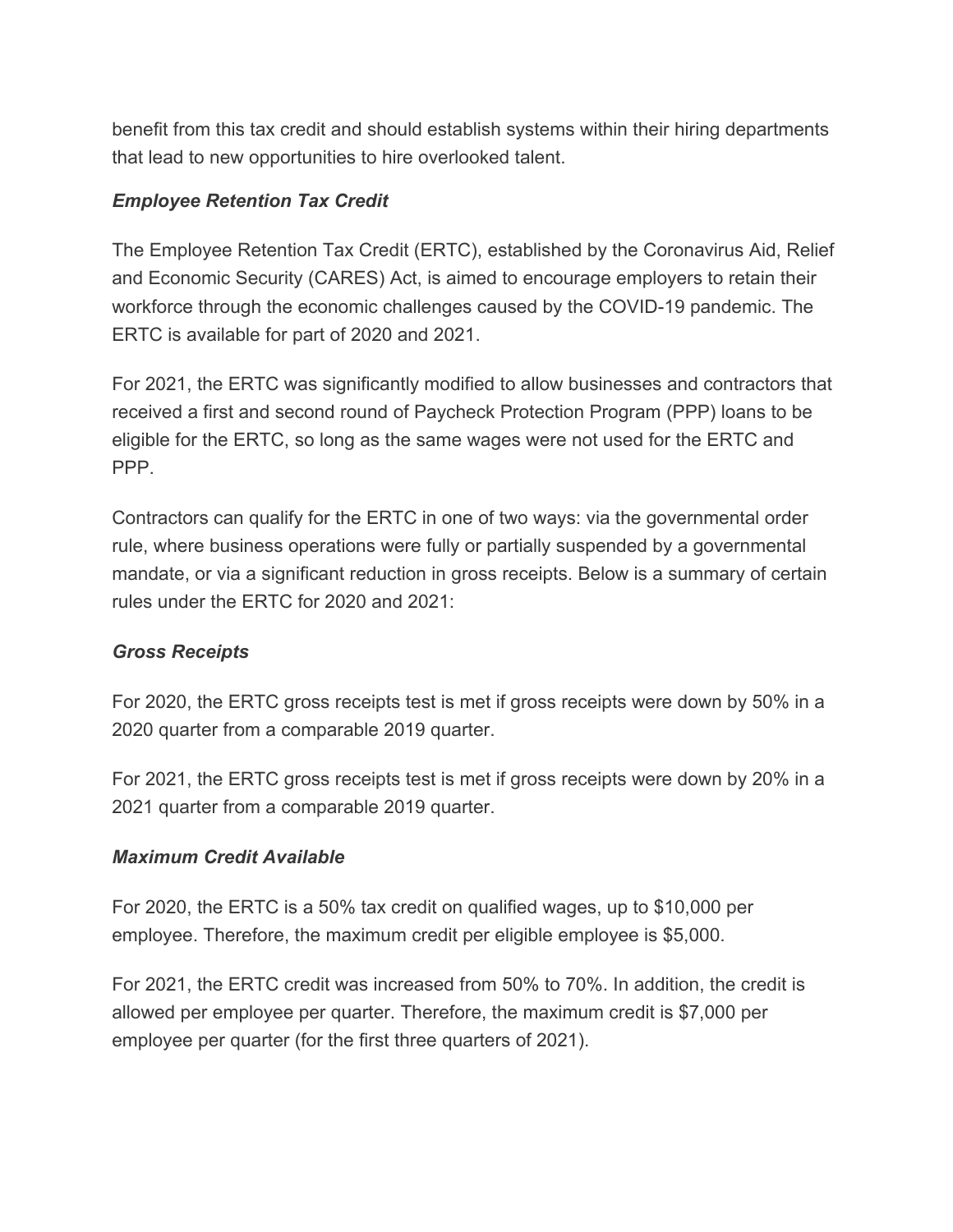### *Qualified Wages*

In 2020, for employers with 100 or fewer employees, wages qualified for the credit if they were paid to employees, whether or not the employees were providing services. For employers with more than 100 employees, only wages paid to employees who were not providing services qualified.

#### In 2021, the ERTC was modified

to increase the 100-employee limit to 500 employees. Therefore, if the employer had 500 or fewer full-time employees in 2019, wages paid to employees qualify regardless of whether the employees provided services.

# **Tax Deferrals**

The IRS specifically addresses tax matters and construction industry issues within Internal Revenue Code Section 460 for long-term contracts. Although construction contract rules can be complex, this code section offers tax planning opportunities that can help construction contractors save on long-term contracts. Tax deferrals contractors should consider include:

- *Small contractor's exemption* A contractor is exempt from the percentage of completion method if the company estimates the contract will be completed within a two-year period and the taxpayer's average annual gross receipts for the three previous tax years are less than \$26 million.
- *Home construction contracts* A home construction contract is any contract where at least 80% of the estimated costs are expected to be attributable to the construction of dwelling units in a building containing four or fewer dwelling units. Contracts for improvements to real property related to these dwelling units are also included. For example, if a contractor is building single-family homes or townhomes that contain four or fewer dwelling units, the contractor is not required to report income on the percentage of completion method for that contract. Income then may be reported on the completed contract method.
- *Residential contracts* A residential contract is similar to a home construction contract, except the building is defined as containing more than four dwelling units. This does not include hotels, motels, or establishments used on a transient basis. For residential contracts, a 70/30 hybrid method is allowed, meaning that 70% of the contract is reported on the percentage of completion method and 30% of the contract is allowed for an exempt method, such as the completed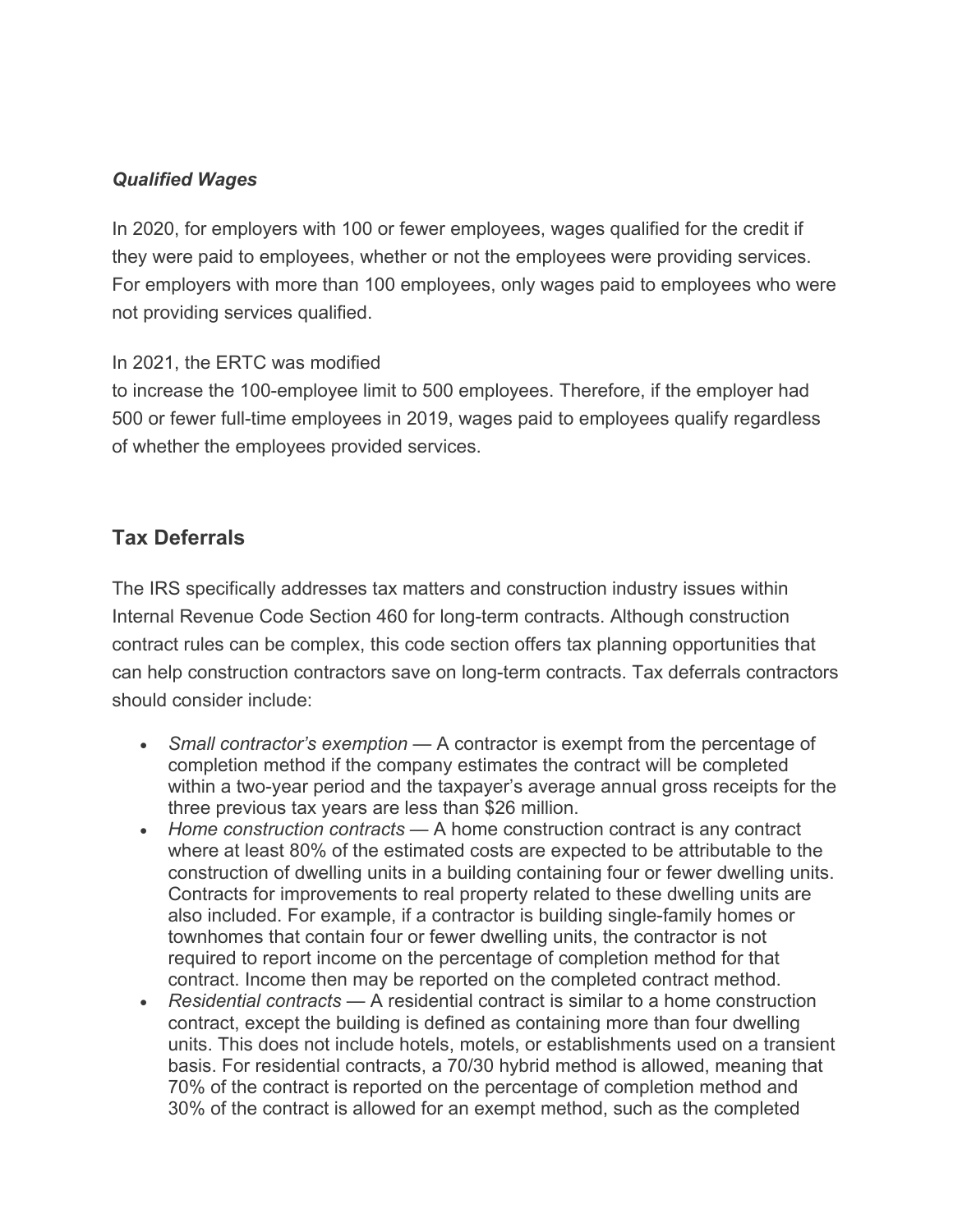contract method. Some examples of residential contracts include general contractors and sub-contractors working on apartments, condominiums, dorms, assisted living facilities, barracks and prisons.

• *Election to use the 10% method* — If the contractor is required to use the percentage of completion method, there is an election that allows the contractor to defer income if, at the end of the year, the contract is less than 10% complete.

# **Qualified Business Income Deduction**

Qualified Business Income Deduction, also known as 199A, was included in the Tax Cuts and Job Acts of 2017 (TCJA).

It allows eligible business owners to deduct up to 20% of their qualified business income (QBI) for pass-through entities, such as partnerships and S-corporations.

When the law first passed, contractors were uncertain if they qualified for the deduction. However, since then, IRS regulations clarified that their business does indeed qualify.

This deduction is meant to provide tax relief to businesses not benefitting from the tax rate reduction provided to C-corporations under the TCJA. C Corporations had their tax rate cut from 35% to 21%, while individuals received a modest reduction of two to four percent. The QBI deduction helps even the playing field.

For individuals with income in excess of \$329,800 (married filing jointly) or \$164,900 (single), for 2021 the deduction is limited to the greater of 50% of W-2 wages or the sum of 25% of W-2 wages plus 2.5% of the unadjusted basis of qualified property (UBIA) held in the contractor's business. Wages are defined as total wages paid during the calendar year, which are subject to withholding, elective deferrals, and deferred compensation. This is generally Box 5 of your W-2 or Medicare wages.

# **SALT Cap Workaround**

Under the TCJA, which affected tax years beginning in 2018, the state and local tax (SALT) deduction was capped at \$10,000 per year on Federal Schedule A for taxpayers who itemize. States have been trying to find a legal workaround to alleviate this SALT cap.